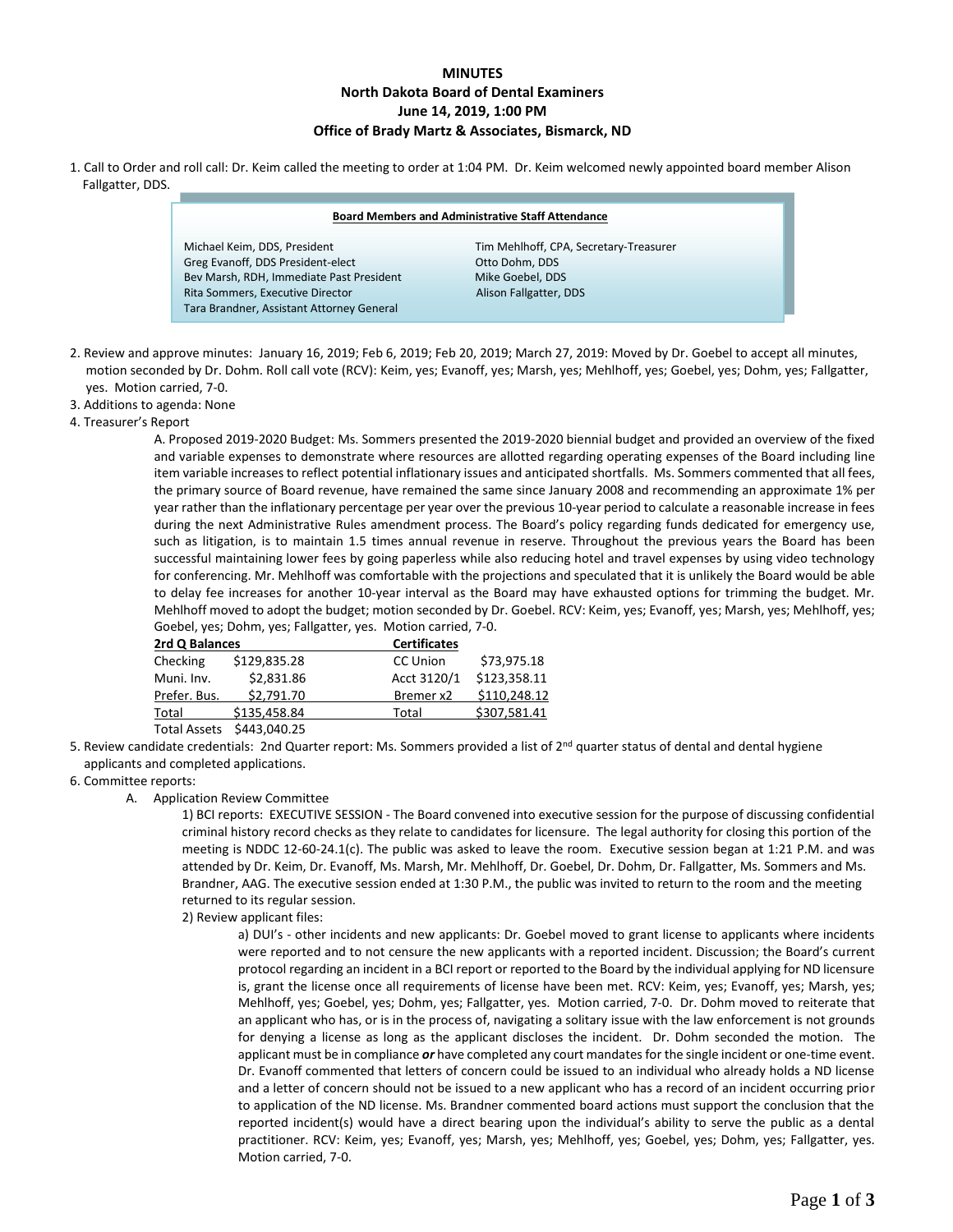- B. Complaint Committee:
	- 1) Case number 19-03182019: Dr. Goebel moved to dismiss the case as grounds for disciplinary action do not exist. Motion seconded by Dr. Fallgatter. RCV: Keim, yes; Evanoff, yes; Marsh, yes; Mehlhoff, yes; Goebel, yes; Dohm, yes; Fallgatter, yes. Motion carried, 7-0.
	- 2) St. Claire, RDA: In a letter to the Board dated April 16, 2019, Ms. St. Claire provided the Board erroneous information. St Claire responded to the Board's inquiry regarding a complaint related to fraudulent prescribing. The Board then learned of Federal court indictments filed April 4th, 2018 for health care fraud. Ms. Claire did not report the federal charges pursuant to NDCC section 43-28-18.1, nor report a crime report dated 4/21/2018 for a drug/narcotic violation; the offense being counterfeiting/forgery. In a letter dated April 16, 2019 Ms. St. Clair stated no criminal charges had been filed, falsifying her renewal application. Dr. Evanoff moved to authorize Ms. Brandner to offer a Settlement Agreement to include a one-year suspension, and chemical dependency evaluation prior to reinstatement of Ms. St. Claire's dental assisting registration to address the alleged forgery of prescriptions. Discussion; the offer would still leave the door open for Ms. St. Claire to be employed as a non-registered dental assistant. RCV: Keim, yes; Evanoff, yes; Marsh, yes; Mehlhoff, yes; Goebel, yes; Dohm, yes; Fallgatter, yes. Motion carried, 7-0.
- C. Anesthesia Committee
	- 1) Site Evaluations:
		- a) T.Deeter, DDS, failed to proceed with the site evaluation pursuant to the April 4, 2019, Settlement Agreement which provided a 60-day window for the re-evaluation. Dr. Goebel moved to revoke Dr. Deeter's sedation privileges. Dr. Dohm seconded the motion. Ms. Brandner shall issue the Order revoking the permit. RCV: Keim, yes; Evanoff, yes; Marsh, yes; Mehlhoff, yes; Goebel, yes; Dohm, yes; Fallgatter, yes. Motion carried, 7-0.
		- b) Dr. Hoge's site evaluation: A site- evaluation was completed for Dr. Hoge's Fargo office. Dr. Chad Hoge utilizes a CRNA. Dr. Mikayla Hoge was not present during the site evaluation and therefore currently would not be permitted to utilize the services of the CRNA until the site evaluator conducts an interview and is satisfied with the results. Dr. Goebel moved to approve the site evaluation for Dr. Chad Hoge and stipulate that if Dr. Mikayla Hoge chooses to utilize the anesthesia provider, she would have to be interviewed by the site evaluator and may not provide sedation without the site evaluator being satisfied with the interview results. The Interview could be conducted via phone conference. In addition, Dr. Hoge's office must also provide evidence of the required secured wall or floor safe noted to be non-existent during the evaluation. RCV: Keim, yes; Evanoff, yes; Marsh, yes; Mehlhoff, yes; Goebel, yes; Dohm, yes; Fallgatter, yes. Motion carried, 7-0.
		- c) Dr. Casperson's site re-evaluation remains incomplete; a second evaluation is required to address concerns related to the initial site evaluation and has yet to be scheduled with Dr. McMahon. Dr Goebel moved to require the high security wall safe, rather than the heavy file cabinet for storage of drugs and Schedule I, II, III and IV narcotics.
		- 2) DAIRS (dental anesthesia incident reporting system) A test case was sent through the system. No further reports.
		- 3) OMFS consultant: Dr. M. Tanabe, DDS, OMFS has agreed to act as a consultant to Anesthesia Committee. Moved and seconded to nominate Dr. Goebel to chair the Anesthesia Committee. The motion was seconded by Dr. Dohm. RCV: Keim, yes; Evanoff, yes; Marsh, yes; Mehlhoff, yes; Goebel, yes; Dohm, yes; Fallgatter, yes. Motion carried, 7-0.
		- 4) Two new dental applicants specializing in OMFS have submitted applications for sedation and anesthesia permits; Dr. Radu and Dr. McBee.
- D. CE Committee
	- 1) Random audits: Ms. Marsh provided an audit report; 40 audits will be completed in 2019. All audits thus far have been satisfactory.
	- 2) Diers CE: The Diers course has been considered clinical CE for several years. The Diers company intends to send the Board a copy of the book provided to attendees of the Diers course which should satisfy any questions regarding course content.
	- 3) Acceptable "clinical" course content: Ms. Marsh commented on the courses offered by the NDDA at their 2019 Annual Meeting held September 19-21, 2019 which will not be considered clinical and asked requested Board comments on courses that appear to be "gray" areas. For example, some offerings appear to be more about marketing a product/service than actual clinical CE. Until a definitive definition of clinical CE is adopted by the Board, the CE Committee shall make the determination on a case by case basis.
- E. Legislative Committee
	- 1) Review laws draft: Ms. Sommers navigated through an initial draft of proposed Administrative Rules amendments proposed for an Administrative Rules change and will incorporate comments. A new section will be created under sedation and anesthesia, additional definitions, and clarification of existing definitions such as 'general supervision'. Ms. Sommers will continue to complete the areas of the DRAFT that are incomplete, sedation & anesthesia, for review at the Sept meeting. No further action.
	- 2) RDA presentations and NDDAA communications:
		- a) Sasha Dusek, RDA restorative procedures & use of highspeed handpiece: Ms. Dusek requested use of high speed handpiece for adjustment of composite restorations. Board members appreciated the comment but remain concerned with the duty and believe it is a safety issue. Ms. Dusek commented the use of high speed handpieces is taught in courses for restorative procedures.
		- b) Susan Peters, RDA NDDAA recommendations to the Board: Ms. Peters urged the Board to consider the following duties for dental assistants during the rules amendment process: 1) Administer fluoride varnish.